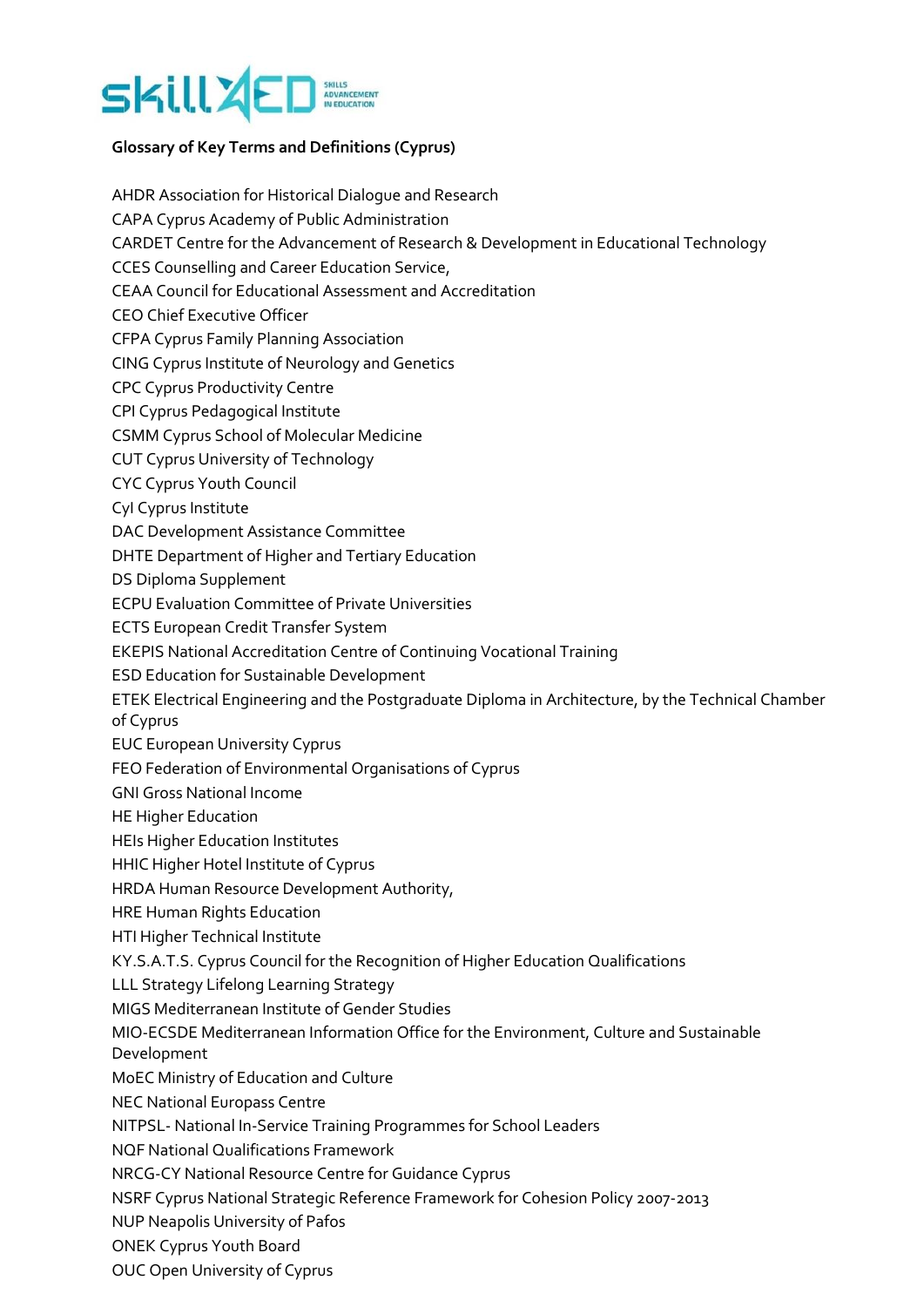# **SKill 26**

PAPS Public Administration and Personnel Service PB Planning Bureau PCC PRIO (Peace Research Institute Oslo) Cyprus Centre PES Public Employment Service PI Pedagogical Institute PTP Pre-service Training Programme RPF Research Promotion Foundation SDP Strategic Development Plan SEKAP Council for Educational Assessment and Accreditation STVE Secondary Technical and Vocational Education TEPAK Technological University of Cyprus TVE Technical and Vocational Education UCY University of Cyprus UNIC University of Nicosia UNFICYP United Nations Peacekeeping Force in Cyprus VET Vocational Education and Training YBC Youth Board of Cyprus

# **Glossary of Key Terms and Definitions (Portugal)**

# Acreditação de Estabelecimento de Ensino Superior

Act aiming the certification of higher education institutions in order to ensure the fulfilment of the legal requirements for their recognition. This certification is granted for a certain period of time, to one or more science fields and for programs awarding degree(s).

# Agregado

Academic title that certifies the quality of academic, professional, scientific and pedagogical curriculum, compulsory for those who wish to run for the highest positions in university or polytechnic teaching career, respectively *professor catedrático* or *professor coordenador* principal. The title is conferred on a knowledge field or speciality of that field and is titrated by the Aggregation Charter (*carta de agregação)*.

# Agrupamento de escolas

*Agrupamento de escolas* or School Cluster is an organizational unit, constituted by schools of the several education levels (from Pre-school Education until Upper Secondary Education) that share a common pedagogical project and have autonomous management and administration bodies.

# Ama

A person employed to care for children in a household, up to a maximum of 4 children, aged between 3 months and 3 years, 5 days per week, from 4 to 12 hours per day.

# Assistente convidado

Category envisaged in the Statute of the University Teaching Career (*Estatuto da Carreira Docente Universitária - ECDU*) and in the Statute of the Polytechnic Higher Education Teaching Career (*Estatuto de Carreira do Pessoal Docente do Ensino Superior Politécnico - ECPDESP*), although not belonging to academic teaching career, may be specially hired on exceptional basis, and only when the competitions have none or insufficient number of candidates.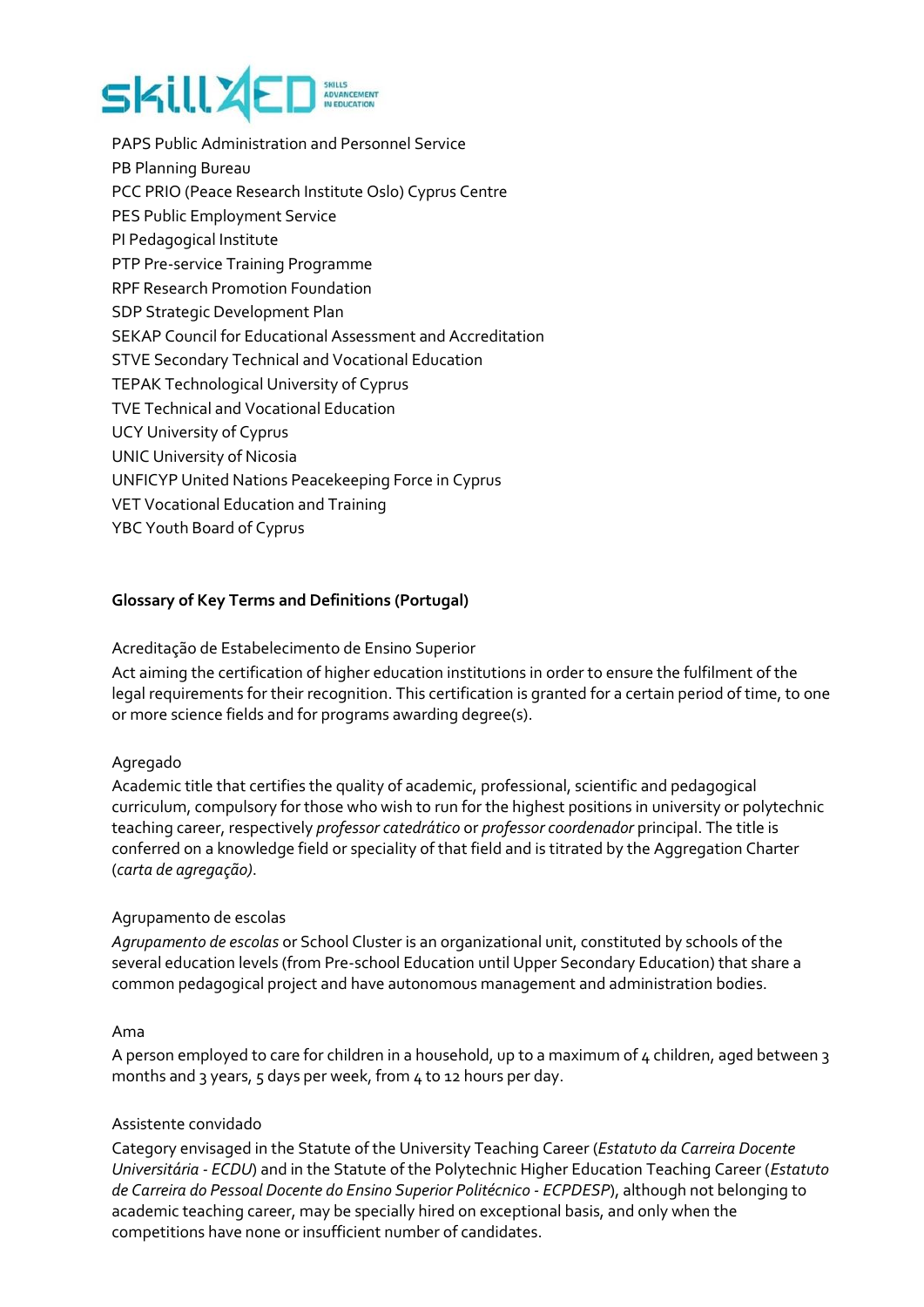# SkillZ

# Carta de Agregação

Legal document certifying the academic title of *agregado*, issued by the HEI that awarded it.

# Carta Doutoral

Legal document certifying the *Doutor* degree, which is issued jointly with the emission of the diploma supplement. It must be required by the former student.

# Carta Educativa

Is, at municipality level, a tool for prospective planning of buildings and educational facilities to be located in the district, according to the education and training supply and demand, in order to assure a better use of educational resources, in the scope of the demographic and socioeconomic development of each municipality.

# Creche

Institution that provide day-care for children under three years old.

# Curso de Especialização Tecnológica (CET)

Post-secondary non tertiary training course that prepares youth and adults for the performance of skilled occupations in order to encourage their entry into active life. The CET has a theoretical school component and a work based training. Confers a diploma of technological specialization and provides a level 5 professional qualification.

# Doutor

Academic title granted to those that have been well succeeded on a *Doutoramento* (3rd Cycle) program.

# Doutoramento

Process leading to a *Doutor* degree, through a program taken in a university or university institute, which includes the development of an original thesis and its successful publicly defense before a jury, and possibly enrolment in curricular units aimed at training and research.

# Ensino Básico

Educational level which usually starts around the age of six and lasts for nine years. It aims at granting a general preparation common to all individuals, allowing students to pursue their studies or to enter specific programmes geared to a preparation for active life. It has three sequenced cycles, the first lasting for years, the second for two years and the third for three years. It is universal, compulsory and cost free.

# Ensino superior

Education level which comprises two subsystems of higher education: university and polytechnic.

# Ensino Superior Politécnico

A high level type of teaching geared to the creation, transmission and culture and knowledge dissemination of a professional nature through the articulation of study, teaching, oriented research and experimental development taught in polytechnics institutions and other of polytechnic education.

# Ensino Superior Universitário

A high level type of teaching geared to the creation, transmission and dissemination of culture, knowledge, science and technology through the articulation of study, teaching, research and experimental development taught in universities, university colleges and other university education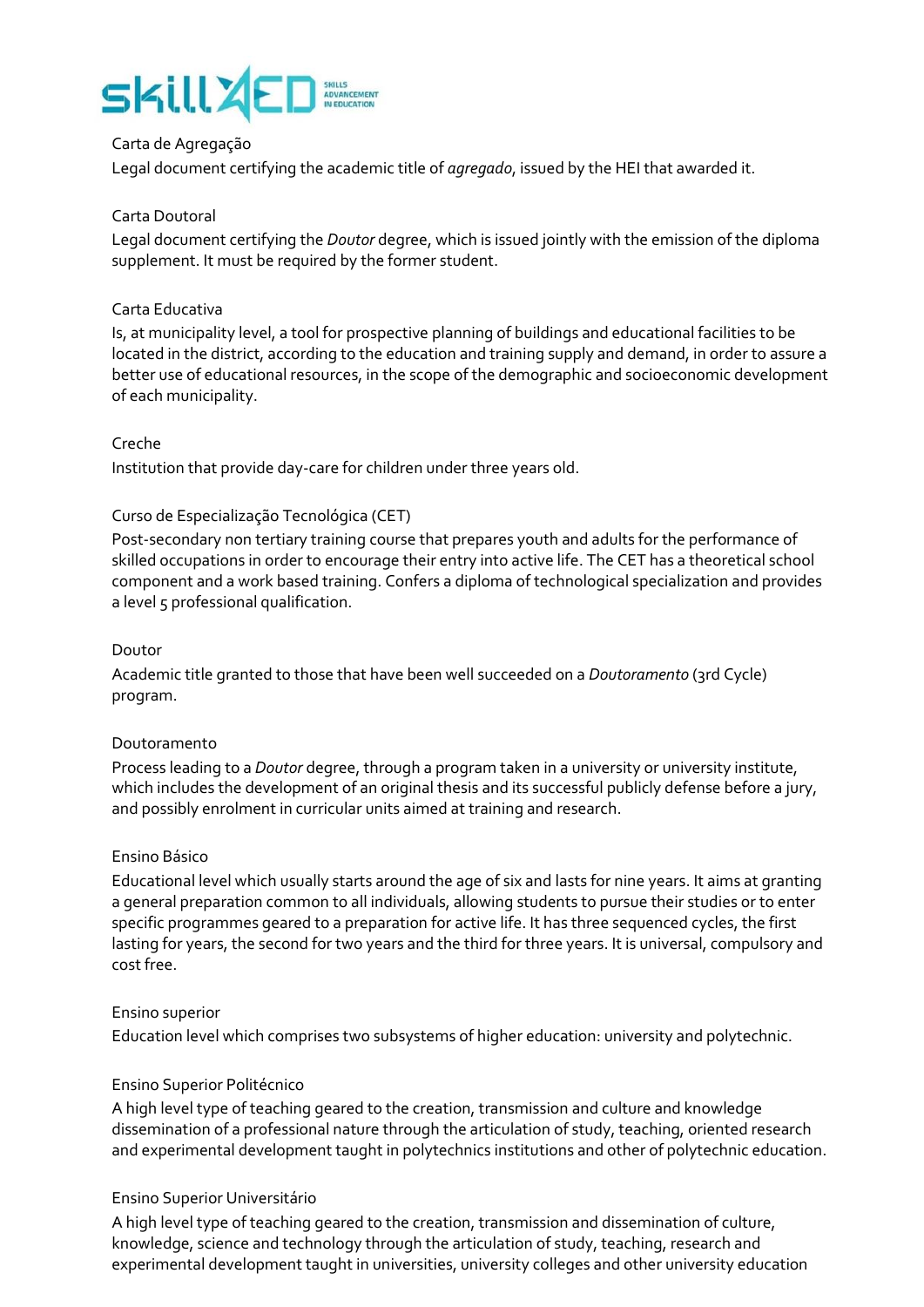

#### institutions.

# Jardim-de-infância

Institution offering 3 years of full or part-time pre-primary education to children aged 3 to 6. Admission is based on age.

#### Leitor

Category envisaged in the University Teaching Career (ECDU), although not belonging to academic teaching career; may be recruited by invitation, among holders with higher domestic or foreign qualifications, and with appropriate curriculum to teach foreign languages.

#### Licenciado

Academic title granted to those that have been well succeeded on a *Licenciatura* (1st Cycle) program.

#### Licenciatura

Program ministered by HEI, leading to the *Licenciado* degree, attesting a scientific, technical and cultural training that allows the deepening of knowledge in a given scientific area and an adequate professional performance.

#### Mestrado

Program ministered by HEI, leading to the *Mestre* degree, attesting a high level of knowledge in a given scientific area and scientific capacity to conduct research.

#### Mestre

Academic title awarded to those that have been well succeeded on a *Mestrado* (2nd Cycle) or *Mestrado integrado* program.

#### Monitor

Student enrolled in a *Licenciatura* (1st Cycle), *Mestrado* (2nd Cycle) or *Mestrado integrado*, of the same or other HEI. The monitor's duties are to cooperate with the teachers and under their guidance, without replacing them, helping in practical classes, laboratory or fieldwork. It is provided in the statutes of the polytechnic higher education teaching career (ECPDESP) and in the university teaching career (ECDU).

#### Professor Adjunto

Category of the polytechnic higher education teaching career (ECPDESP). Recruitment is done exclusively by documentation competition. They are expected, among other things, to collaborate with *professores coordenadores* within the scope of a discipline or science field and namely to conduct seminars, give practical or theoretical-practical lectures; guiding studies of internships, seminars, laboratory and fieldwork; conduct, develop and execute scientific research activities as well as experimental development in accordance with headed principles and guidelines defined within the scope of specific discipline or science field.

#### Professor Associado

Category of the university teaching career (ECDU). Recruitment is done exclusively by documentation competition. They are expected to assist *professores catedráticos*, give lectures in *Licenciatura* (1st Cycle) and post-graduation courses, conduct seminars, give practical or theoretical-practical lectures, direct laboratory and fieldwork and conduct and supervise research work.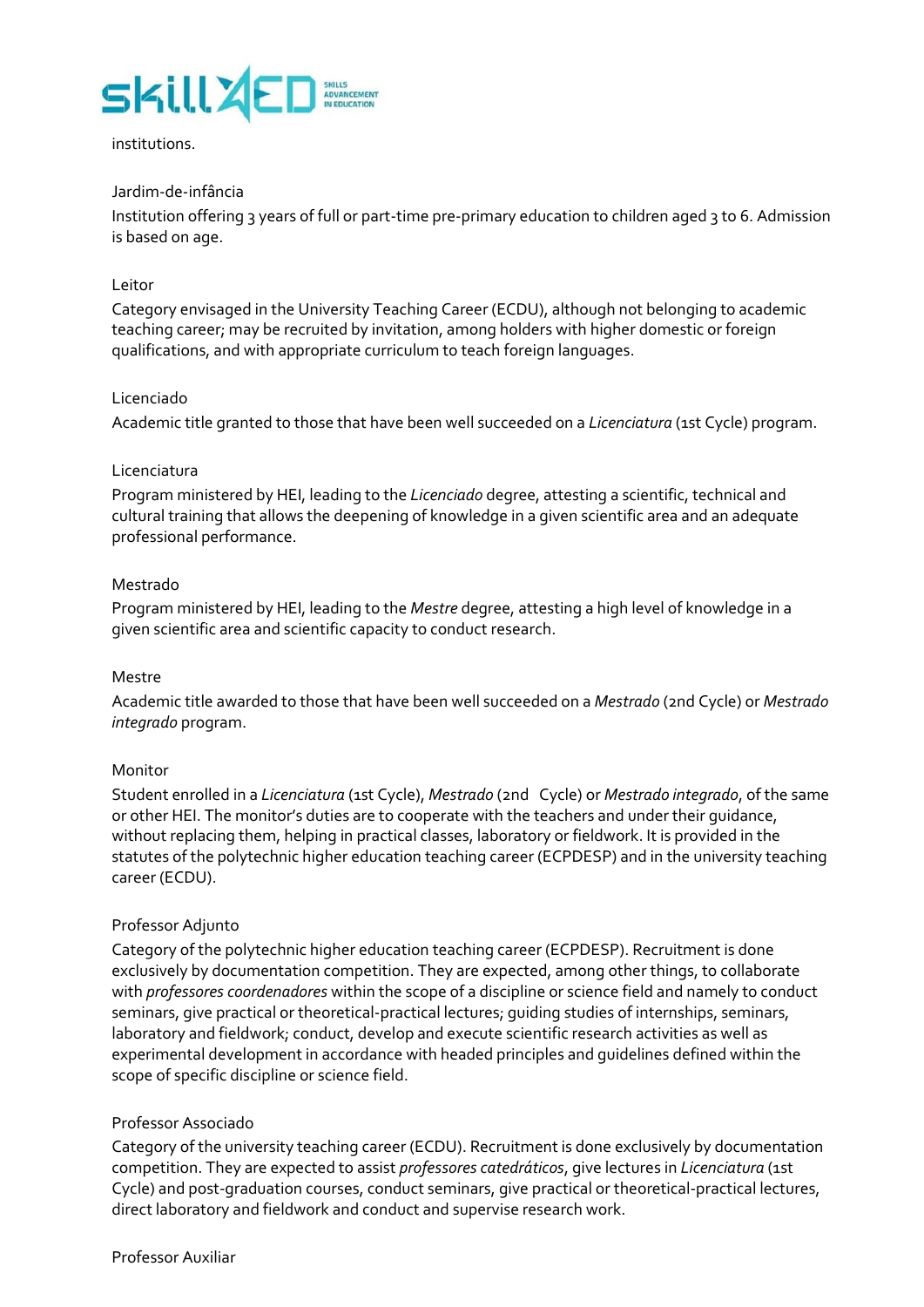# **SKill 26**

Category of the university teaching career (ECDU). They are expected to give lectures - practical or theoretical-practical - take part in laboratory and fieldwork in *Licenciatura* (1st Cycle) and postgraduation courses and coordinate disciplines in these courses. It may be equally distributed identical service to the *professores associados* in case of having five years of effective service as university teacher and the service conditions enable it.

# Professor Catedrático

Full Professor. It is the highest position in the university teaching career (ECDU). Recruitment is done exclusively by documentation competition. Albeit among other responsibilities, he is responsible for the pedagogical and scientific co-ordination of a discipline, a group of disciplines or a department.

# Professor Coordenador

Category of the polytechnic higher education teaching career (ECPDESP). Recruitment is done exclusively by documentation competition. He/she is responsible, among other things, for the pedagogical, scientific and technical coordination of teaching and research activities within the scope of a discipline or science field, and conduct seminars, give practical or theoretical-practical lectures; guiding studies of internships, seminars, laboratory and fieldwork; supervising *professores adjuntos*in their pedagogical, scientific and technical activities; conduct and develop scientific research activities as well as experimental development in specific discipline or science field.

# Professor Coordenador Principal

Highest position in the polytechnic higher education teaching career (ECPDESP) – for remunerations purposes is similar to *professor catedrático* (highest position in the university teaching career). Among other things, the *professor coordenador principal* has the responsibility of developing cross-sectoral coordination activities, pedagogical coordination, scientific and technical coordination of teaching and research activities within the scope of a discipline or science field, and conduct seminars, give practical or theoretical-practical lectures; guiding studies of internships, seminars, laboratory and fieldwork; supervising *professores adjuntos* in their pedagogical, scientific and technical activities; conduct and develop scientific research activities as well as experimental development in specific discipline or science field.

# Professor Jubilado

Title given to professors who retire by limit of age and provides certain privileges to these teachers. Can also be called *professor emérito*.

# Professor Visitante

Professor or researcher of a foreign HEI or of a recognized

# **Glossary of key terms and definitions (UK)**

| Academy     | Publicly funded independent school that provides free education to pupils of all<br>abilities (can be primary, secondary or special) |
|-------------|--------------------------------------------------------------------------------------------------------------------------------------|
| <b>ASCL</b> | Association of School and College Leaders                                                                                            |
| <b>ASL</b>  | Additional and specialist learning                                                                                                   |
| <b>AST</b>  | Advanced skills teacher                                                                                                              |
| <b>ATL</b>  | Association of Teachers and Lecturers                                                                                                |
| <b>AST</b>  | Assistant Headteacher                                                                                                                |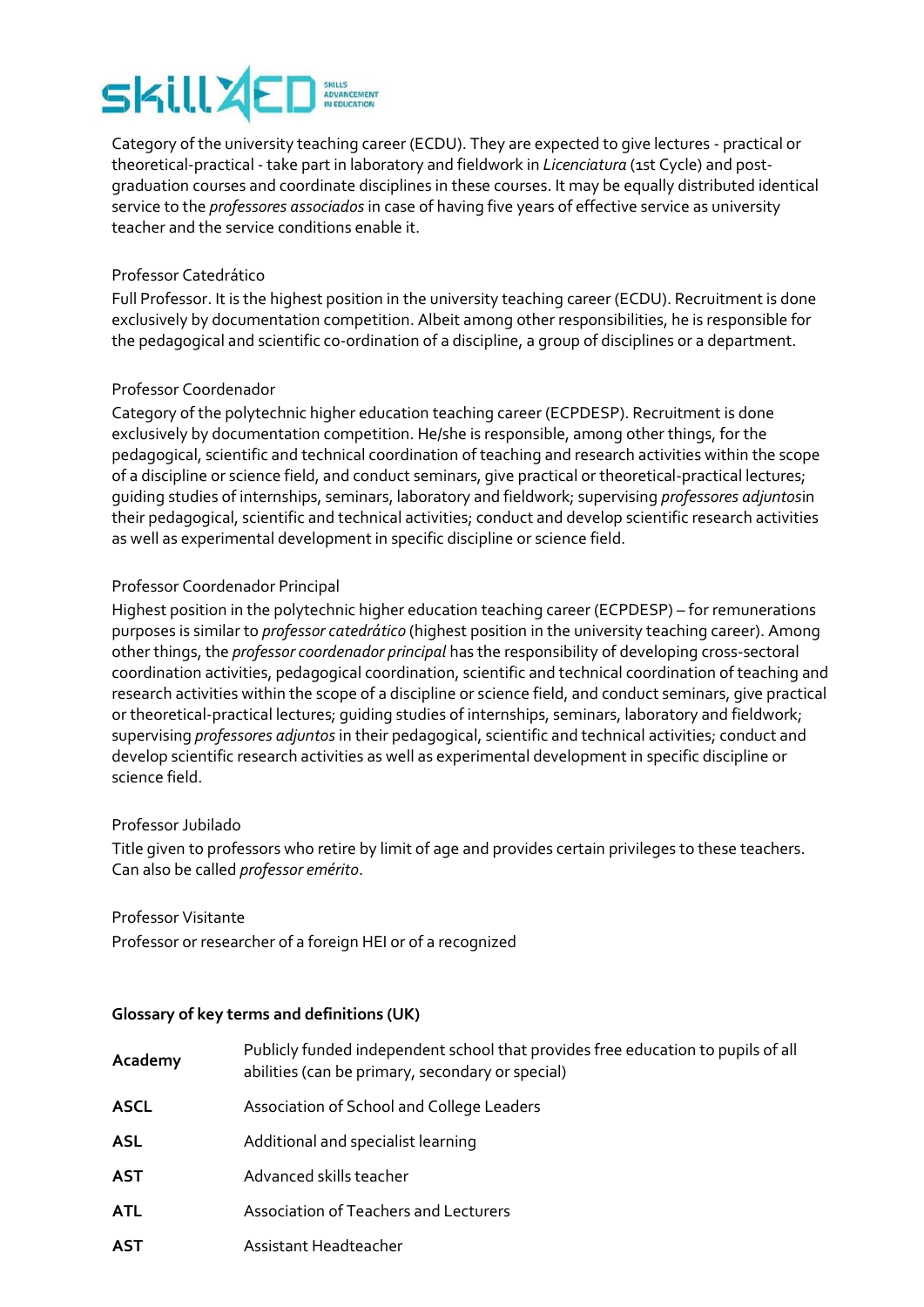

| <b>BIS</b>                          | Department for Business, Innovation and Skills                                                                                                                                           |
|-------------------------------------|------------------------------------------------------------------------------------------------------------------------------------------------------------------------------------------|
| <b>CC</b>                           | <b>Charity Commission</b>                                                                                                                                                                |
| <b>CEO</b>                          | <b>Chief Executive Officer</b>                                                                                                                                                           |
| Cluster                             | Group of schools that comes together for a particular purpose                                                                                                                            |
| Community<br><b>Schools</b>         | State schools in England and Wales that are wholly owned and maintained by<br>the local authority (LA). The LA has main responsibility for deciding<br>arrangements for admitting pupils |
| Community<br><b>Special Schools</b> | The special school equivalent of community schools, which cater wholly or<br>mainly for children with statutory statements of special educational needs                                  |
| <b>CPD</b>                          | Continuing professional development                                                                                                                                                      |
| <b>DCEO</b>                         | Deputy Chief Executive Officer                                                                                                                                                           |
| <b>DBS</b>                          | Disclosure and Barring Service (formerly the Criminal Records Bureau)                                                                                                                    |
| <b>DHT</b>                          | Deputy Headteacher                                                                                                                                                                       |
| <b>DfE</b>                          | Department for Education                                                                                                                                                                 |
| <b>EFSA</b>                         | <b>Education Funding and Skills Agency</b>                                                                                                                                               |
| <b>EHT</b>                          | <b>Executive Headteacher</b>                                                                                                                                                             |
| <b>EYFS</b>                         | <b>Early Years Foundation Stage</b>                                                                                                                                                      |
| <b>EYP</b>                          | Early years professional                                                                                                                                                                 |
| <b>FGB</b>                          | Full governing body                                                                                                                                                                      |
| <b>FOIA</b>                         | Freedom of Information Act                                                                                                                                                               |
| <b>Free School</b>                  | All-ability, state-funded independent school set up due to local demand                                                                                                                  |
| <b>GTP</b>                          | Graduate Teacher Programme                                                                                                                                                               |
| HMCI                                | Her Majesty's Chief Inspector of Schools                                                                                                                                                 |
| HMI                                 | Her Majesty's Inspectorate                                                                                                                                                               |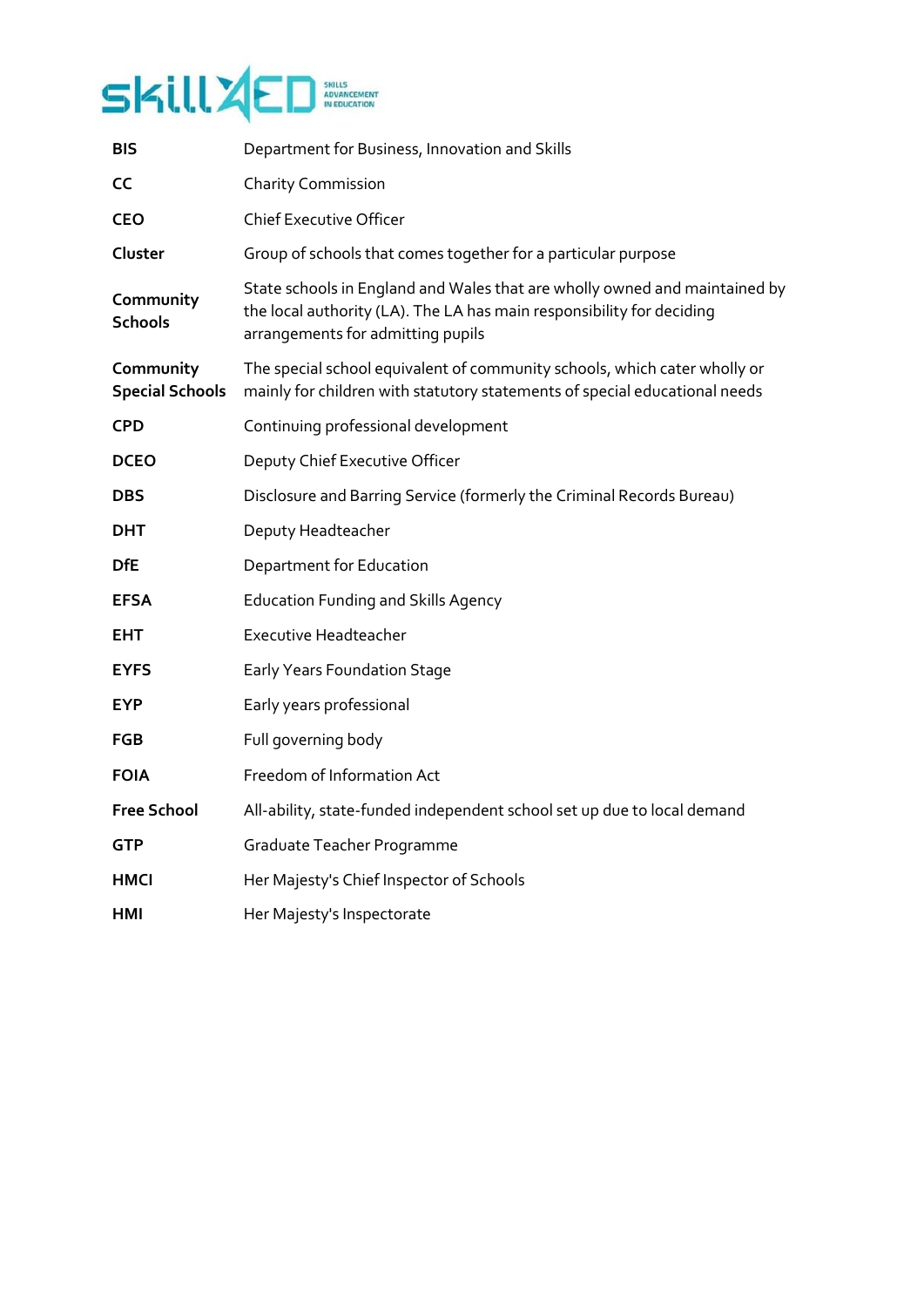

| HoD                  | Head of department                                                                                                                                                           |
|----------------------|------------------------------------------------------------------------------------------------------------------------------------------------------------------------------|
| HoY                  | Head of year                                                                                                                                                                 |
| <b>IEB</b>           | Interim executive board                                                                                                                                                      |
| <b>INSET</b>         | In-service education and training                                                                                                                                            |
| <b>IoE</b>           | Institute of Education                                                                                                                                                       |
| <b>ISA</b>           | Independent Safeguarding Authority                                                                                                                                           |
| <b>ISR</b>           | Individual school range                                                                                                                                                      |
| <b>ITE</b>           | Initial teacher education                                                                                                                                                    |
| <b>ITT</b>           | Initial teacher training                                                                                                                                                     |
| KS1/2/3/4/5          | Key Stage 1 (5-7 years); Key Stage 2 (7 - 11 years); Key Stage 3 (11 - 14 years); Key<br>Stage 4 (14-16 years) represent stages and age ranges in the UK education<br>system |
| LA                   | Local authority                                                                                                                                                              |
| Leadership Group     | Headteacher, deputy heads, assistant heads, bursars and others as decided by<br>the headteacher and/or the governors                                                         |
| <b>Middle School</b> | A school with KS2 and KS3 pupils. Depending on the age balance of those pupils,<br>the school can be deemed primary or secondary                                             |
| ML                   | Middle Leader                                                                                                                                                                |
| <b>MPR</b>           | Main pay range                                                                                                                                                               |
| <b>NAHT</b>          | <b>National Association of Head Teachers</b>                                                                                                                                 |
|                      | <b>National College</b> National College for Teaching and Leadership                                                                                                         |
| <b>NC</b>            | <b>National Curriculum</b>                                                                                                                                                   |
| <b>NLE</b>           | National Leaders of Education                                                                                                                                                |
| <b>NPQH</b>          | National Professional Qualification for Headship                                                                                                                             |
| <b>NQF</b>           | <b>National Qualifications Framework</b>                                                                                                                                     |
| <b>NQT</b>           | Newly qualified teacher                                                                                                                                                      |
| <b>Ofsted</b>        | Office for Standards in Education, Children's Services and Skills                                                                                                            |
| <b>OTT</b>           | Overseas trained teacher                                                                                                                                                     |
| <b>PGCE</b>          | Postgraduate Certificate in Education                                                                                                                                        |
| <b>PPD</b>           | Postgraduate professional development                                                                                                                                        |
| <b>PTFA</b>          | Parent-teacher and friends association                                                                                                                                       |
| <b>QTS</b>           | Qualified teacher status                                                                                                                                                     |